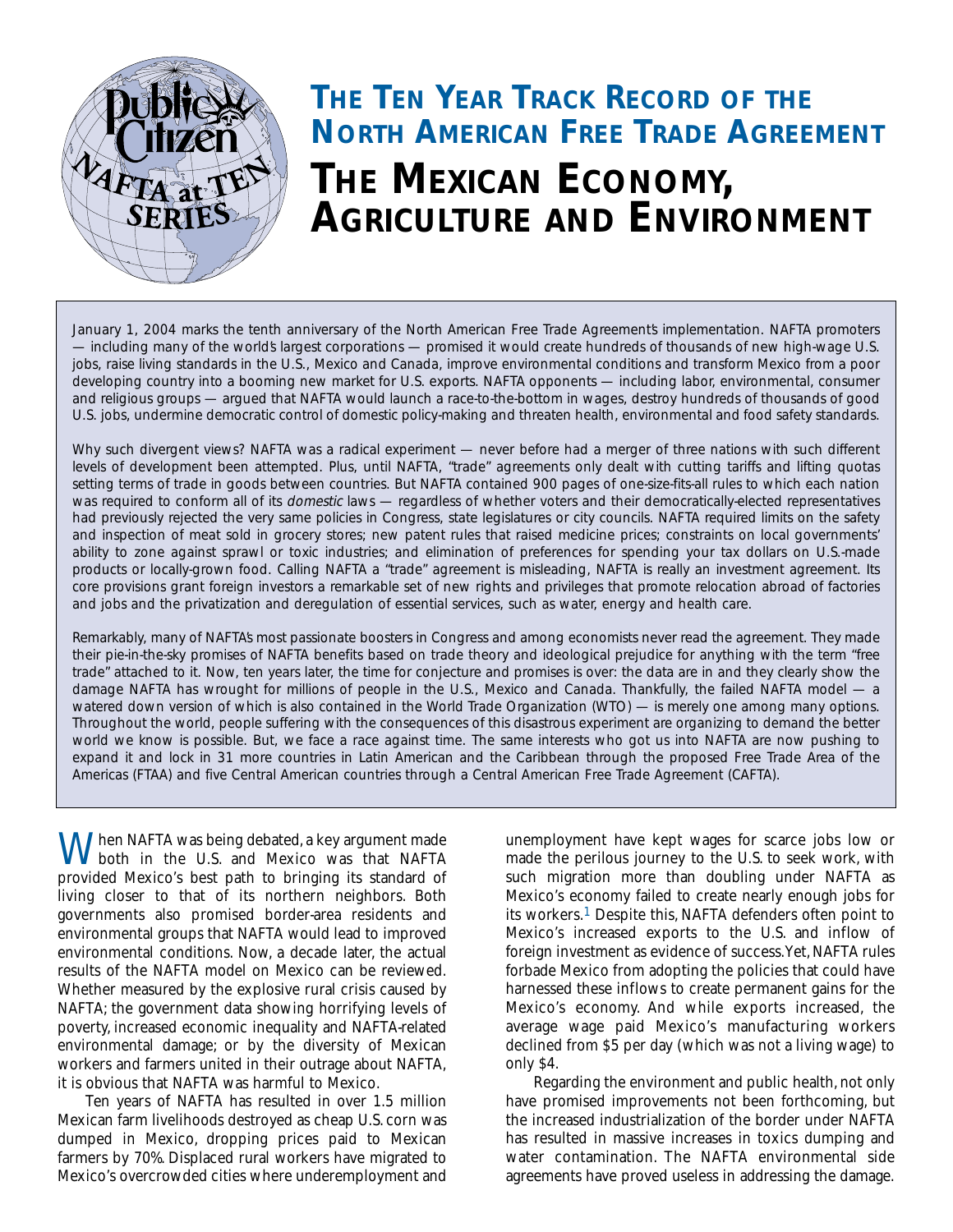After living with NAFTA for ten years, many Mexicans now realize that the Zapatistas — whose January 1, 1994 uprising was timed to coincide with NAFTA's start date had a critique that applied beyond Mexico's indigenous peoples when they warned that "NAFTA is our death sentence."

#### *AGRICULTURE, RURAL CRISIS*

At NAFTA's start date, nearly one quarter of Mexico's active labor force was involved in the agricultural sector — about 8 million people. Under NAFTA this number fell to approximately 6.5 million by 2003.2 Much of Mexican agriculture — and the backbone of Mexico's rural economy — consisted of *campesinos* who farmed small plots of land (called *ejidos*) that were permanently deeded to Mexico's peasant farmers by the land reforms at the core of Mexico's post-revolution 1917 Constitution. In preparation for NAFTA, Mexico was required to amend its Constitution to allow foreign ownership of land.This undermined the *ejido* system, allowing plots to be sold or, in most cases, seized by creditors.NAFTA also required elimination of programs that small farmers had relied on — price floor guarantees, lowinterest loans and subsidies for fuel and fertilizer.

Prior to NAFTA, corn was Mexico's most important crop, accounting for 60% of cultivated land with 3 million producers.3 NAFTA lifted Mexico's quotas (that allowed corn imports only if local production did not meet national needs) and transformed them into tariffs to be phased out over 15 years. Under pressure from industrial interests seeking access to cheaper corn, however, the Mexican government chose to ignore the NAFTA timetable and effectively liberalized the sector within three years instead of 15. U.S. corn exports to Mexico have more than quadrupled since 1993, and have been sold at prices below what it cost U.S. farmers to grow it, causing in a 70% drop in the real prices paid to Mexican farmers for their corn under NAFTA.4

There has, however, been little incentive or possibility for Mexican farmers to shift crops, with most continuing to produce corn until they lost their land due to debt. The subsequent decline in domestic production has left Mexico increasingly dependent on importing its staple food corn. In 1996, the Mexican government reported that one in five Mexican children suffered from malnutrition when the U.S. corn crop was smaller than expected.<sup>5</sup> If remaining tariffs, including those on corn and beans, are completely removed in 2008 as scheduled, many more Mexican farm families will be displaced, with estimates running as high as 15 million, or about one in six Mexicans. $6$  Deprived of their livelihoods, these displaced farmers have become economic migrants, in search of scarce *maquila* jobs, or making increasingly desperate efforts to cross the border into the U.S. Over 1600 Mexican migrants have died attempting to reach the U.S. since 1998.7

Contrary to free-trade economic theory, however, Mexican consumers have not benefited from import competition and lower farm prices.The prices of goods in

the basic food basket increased 257% during the NAFTA era, while the prices paid to agricultural producers for all goods combined rose only 185%.8 The price of the staple food corn tortillas actually has risen since NAFTA — by 50% in Mexico City and even higher in rural areas.9

Growing hunger and desperation about NAFTA's rural devastation has fuelled a new Mexican social movement coordinated under the name "The Countryside Can't Take It Any More" (*El Campo No Aguanta Más)*, and sparked massive national protests that rocked the political landscape in 2002 and 2003, including a takeover of the Ciudad Juarez international bridge (halting U.S. imports), and a march that brought over 100,000 to the capital's central Zocalo square on January 31, 2003.

### *INVESTMENT, EXPORTS HAVE NOT BENEFITED THE BROADER ECONOMY*

During the NAFTA debate, Mexicans were promised NAFTA would dramatically increase trade and investment inflows which would create better jobs, raise wages and lift millions out of poverty. Ten years later, increased investment and exports have not translated into the promised benefits. Mexican government data show that net foreign direct investment in Mexico rose under NAFTA from 1986-93 annual average of \$3.46 billion to \$24.73 billion in 2001. Mexico had also become the world's eighth-largest exporter by 2002, yet still it ranked only 54th with regard to human development indices.<sup>10</sup> Despite the increased investment and exports, Mexican per capita income only grew at 9% under NAFTA, less than one-fifth of its growth rate in the 1960s and 1970s.11

The vast majority of Mexican workers have not benefited from NAFTA. Instead, the minimum wage, which approximately 25% of the country's 40 million workers earn, has declined 20% and hovers at around \$4/day. Half of the workforce makes less than \$8/day.12 The huge influx of migrants from the collapsing rural economy and weak economic growth under NAFTA has helped keep wages stubbornly low, and failing to keep up with inflation, let alone productivity gains. Attempts by Mexican workers to unionize have been harshly — often violently — countered. NAFTA's empty shell of a labor side agreement has proved useless.This reality, combined with the 1995 peso crash caused in part by the currency being artificially propped up as part of the campaign to get NAFTA approved — has meant real wages for most workers are well below their pre-NAFTA levels.13 The Mexican government recently estimated that over half of the population earns less than what is required to cover the basics of food, clothing, housing, health care, public transportation and education.<sup>14</sup>

Increased exports and investment have not produced broader benefits, in part because of specific NAFTA provisions limiting regulation of foreign investors. Thus, Mexico became an "easy in, easy out" investment locale. NAFTA's investment terms forbade the Mexican government from adopting policies, such as local content,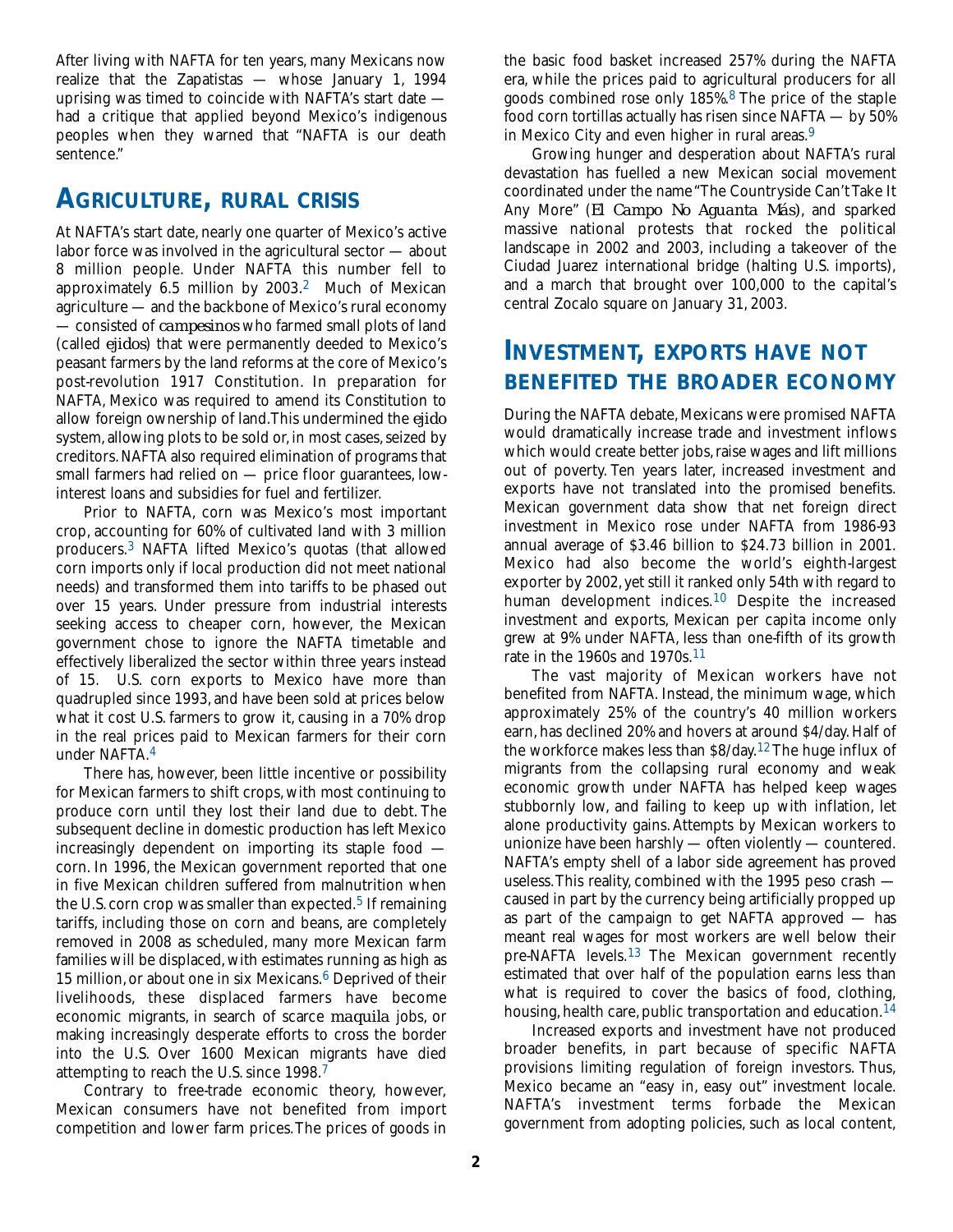export sales and technology transfer requirements, to foster the development of a Mexican industrial base independent of transient foreign investors. NAFTA's investment rules which also form the core of the proposed FTAA — ensured that when companies moved to cheaper locations there would be few residual benefits. Fully one third of the 800,000 manufacturing jobs that the Mexican government says were initially created under NAFTA have disappeared as companies have raced downward to take advantage of still cheaper labor in such countries as China, Malaysia and Guatemala.15

NAFTA's export-driven model benefited large multinational corporations while generally decimating small and medium-sized Mexican businesses, which not only faced new competition from huge companies whose Mexican operations enjoyed an array of rights and privileges under NAFTA, but which also lost benefits from assorted credit programs and procurement preferences banned by NAFTA. The disappearance of these domestic businesses essentially destroyed most of Mexico's "productive chains," making the national economy increasingly dependent on imported inputs and retail goods.16

Export growth under NAFTA was largely concentrated in the *maquiladora* manufacturing sector. Many of these foreign-owned assembly plants provided state-of-the-art facilities, yet the fancy new factories were built from imported machinery and the companies that operate them purchase less than 3%, on average, of their components and packaging in Mexico.17 This near-total disconnection from domestic industries is one of the major reasons why growth in the *maquiladora* sector in the 1990s failed to create long-term jobs or generally promote growth in the broader economy. Small and medium-sized Mexican businesses that survived the initial NAFTA shock were faced with a difficult uphill struggle: between 1992 and 1998, the share of total Mexican employment provided by micro, small and midsize firms fell from 51 to 42.8%.18 Credit has also become a problem for domestic businesses. As Mexico's banking system was bought up by foreign (largely U.S.) interests, lending to Mexican business declined from 10% of GDP in 1994 to 0.3% in 2000.19 Meanwhile, NAFTA's service sector rules helped huge U.S. firms, such as Costco and Wal-mart that undercut local businesses and rely heavily on foreign suppliers, to dominate Mexico's retail sector.

Ten years into NAFTA, some of the pact's greatest boosters have become its fiercest critics, creating the protest group, *El Barzón*.These people once owned Mexico's small and medium-sized language, accounting and other services, or its candy, shoe, toy and other manufacturing interests, but have slipped from the middle class into poverty after losing their businesses under NAFTA.

## *NAFTA'S ENVIRONMENTAL IMPACT*

U.S. and Mexican government officials argued that increased trade and investment under NAFTA would generate wealth needed to clean up the environment.They

also argued that NAFTA would remove incentives for concentrating industrial development along the U.S.- Mexico border, dispersing environmental damage already occurring there.

Now, ten years later, it is clear that NAFTA-related business activity has increased air and water pollution and generated tons of hazardous waste which is being dumped. Instead of industrial development becoming more dispersed throughout the country, it intensified along the border, inflicting still more environmental degradation on already heavily-polluted areas. During the NAFTA era, the number of *maquiladora* factories nationwide more than doubled from 1700 plants in 1990 to 3600 in 2001 — with 2700 plants located along the border by 2001.According to Mexican government figures, the cost of NAFTA-related environmental damage was an estimated \$47 billion — in 1999 alone.20 Meanwhile, the institutions that were set up to facilitate and fund environmental cleanup and protection programs have proven themselves to be wholly inadequate — leading the U.S. environmental groups that had supported NAFTA in 1993 to reverse position.

Since NAFTA, spending on the environment in Mexico has fallen 45% in real terms and plant-level environmental inspections declined at a similar rate.21 Under Mexican law, hazardous waste created by U.S. companies in the *maquila* zones must be shipped back to the U.S. for treatment.  $22$  Yet Mexico's Institute of National Ecology calculated in 1997 that only 12% of 8 million tons of hazardous wastes generated in the *maquila* zones received adequate treatment and as little as 30% is actually returned to the country of origin (typically the U.S.).The only tool to monitor waste flows was the U.S. government's "Haztracks" database, but it was cancelled by the Bush administration in 2003.

While Mexico's general population increased 40% between 1980 and 2000, the border population has more than doubled.23 Mexico's overcrowded border cities, have struggled to meet their basic sewage and waste disposal needs.The lack of adequate sewer systems means that water sources are contaminated with garbage and human wastes. The human costs of this growing environmental disaster have been devastating. The rates of diseases related to unsafe water (such as hepatitis A and shigellosis) and failed public health infrastructure (such as tuberculosis) have skyrocketed, with hepatitis A infection rates on the border more than double the Mexican national rate.<sup>24</sup> Contamination from toxic waste and industrial chemicals has been linked to a startling concentration along the border of clusters of high cancer rates, devastating birth defects and lupus. Since NAFTA, new clusters of neural stem birth defects, such as anencephaly and spina bifida, have devastated families living in Matamoras and Piedras Negras — adding to the unusual concentration of these rare birth defects already clustered in other *maquila* towns.25

The new water projects and sewage treatment facilities that NAFTA supporters promised in 1993 have been hamstrung by the cumbersome rules of the institutions ostensibly designed to fund them. The North American Development Bank has an estimated lending capacity of